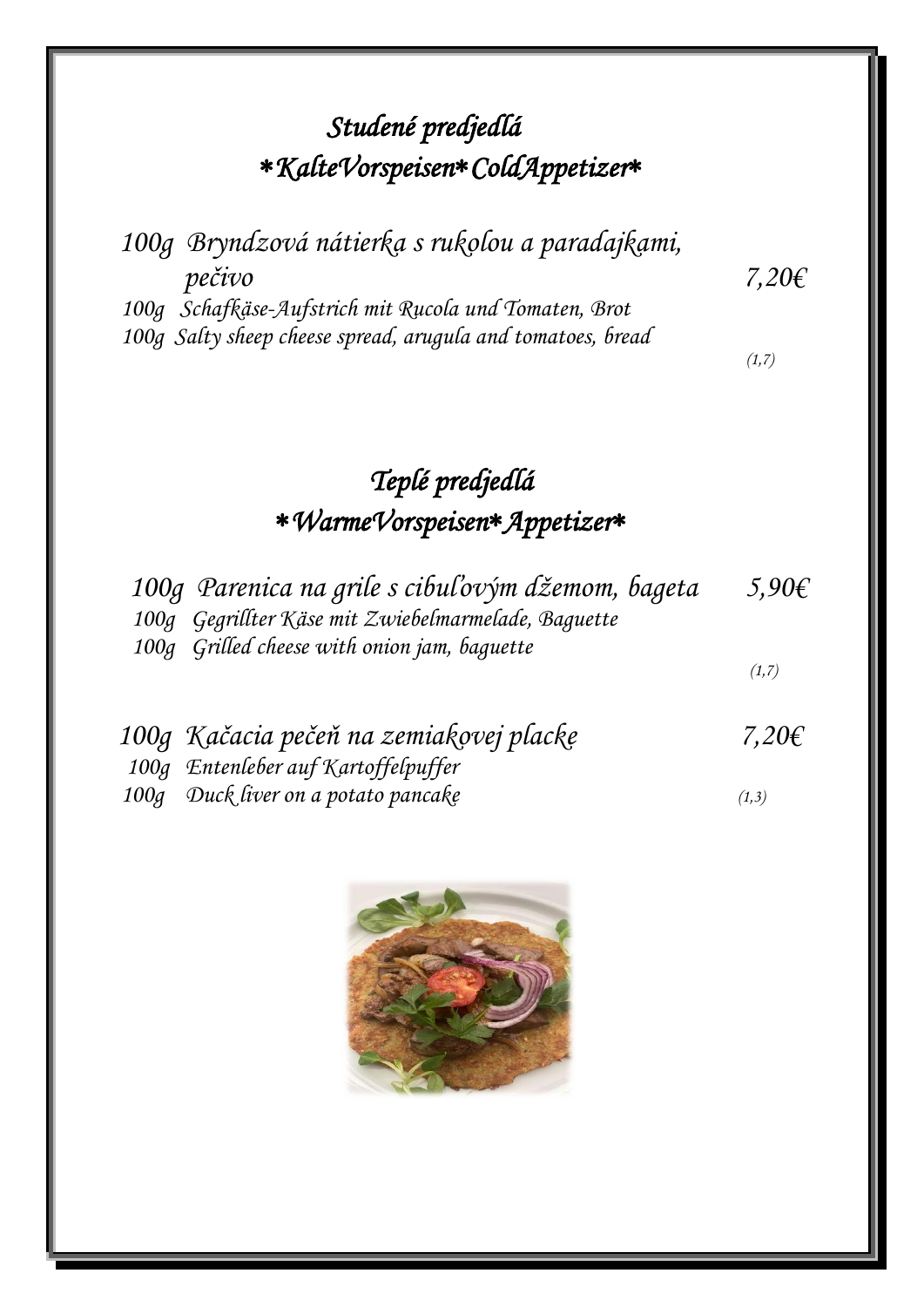## *Polievky SuppenSoups*

| 0,331 Slepačí vývar so zeleninou a mäsom, s domácou           |            |
|---------------------------------------------------------------|------------|
| mrveničkou                                                    | $3,50 \in$ |
| 0,33l Hühnerbrühe mit Gemüse und Fleisch, hausgemachte Krümel |            |
| 0,33l Chicken broth with vegetables and meat, homemade crumbs |            |
|                                                               | (1,3,7,9)  |
| 0,331 Fazuľová polievka na kyslo s údeným mäsom               | $4,50 \in$ |
| 0,33l Saure Bohnensuppe mit geräuchertem Fleisch              |            |
| 0,33l Sour bean soup with smoked meat                         | (1,3,7)    |
| 0,331 Cesnaková polievka s odpaľovaným cestom                 | $3,50 \in$ |
| 0,331 Knoblauchsuppe mit Teig                                 |            |
| 0,33l Garlic soup with dough                                  | (1,3,7)    |

 *Ryby \*Fisch\*Fish\** 

*150g Losos v parmezánovej strúhanke s hráškovou kašou, varené zemiaky 13,50€ 150g Lachs in Parmesanpanade mit Erbsenbrei, gekochte Kartoffeln 150g Salmon in parmesan breadcrumbs with pea porridge, boiled potatoes*

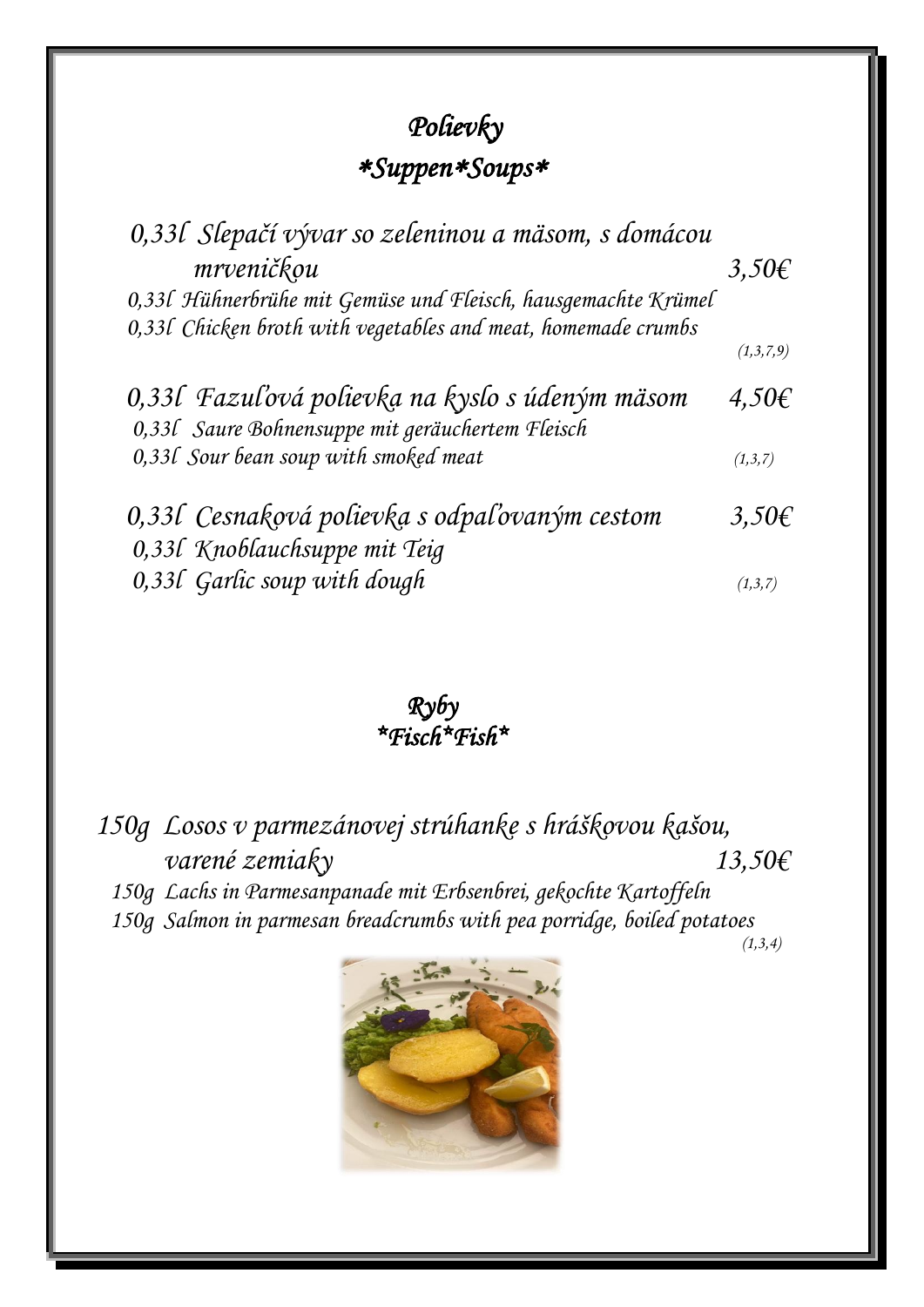# *ŠPECIÁLNE DETSKÉ MENU SPEZIELLES MENÜ FÜR KINDER*

#### *SPECIAL MENU FOR KIDS*

| 100g Kuracie nugetky, varené zemiaky   | $6.10 \epsilon$ |
|----------------------------------------|-----------------|
| 100g Chicken Nuggets, Salzkartoffeln   |                 |
| 100g Chicken nuggets, boiled potatoes  | (1,3,7)         |
| 120g Halušky so syrovou omáčkou        | $5,50 \in$      |
| 120g Spätzle mit Käsesoße              |                 |
| 120g Small dumplings with cheese sauce | (1,3,7)         |
| 130g Domáce marhuľové gule             | $5,20 \in$      |
| 130g Hausgemachte Marillen Knödel      |                 |
| 130g Homemade apricot dumplings        | (1,3,7)         |
| 100g Losos na masle, varené zemiaky    | $6.90\epsilon$  |
| 100g Lachs in Butter, Salzkartoffeln   |                 |
| 100g Salmon in butter, boiled potatoes |                 |
|                                        | (3,4)           |

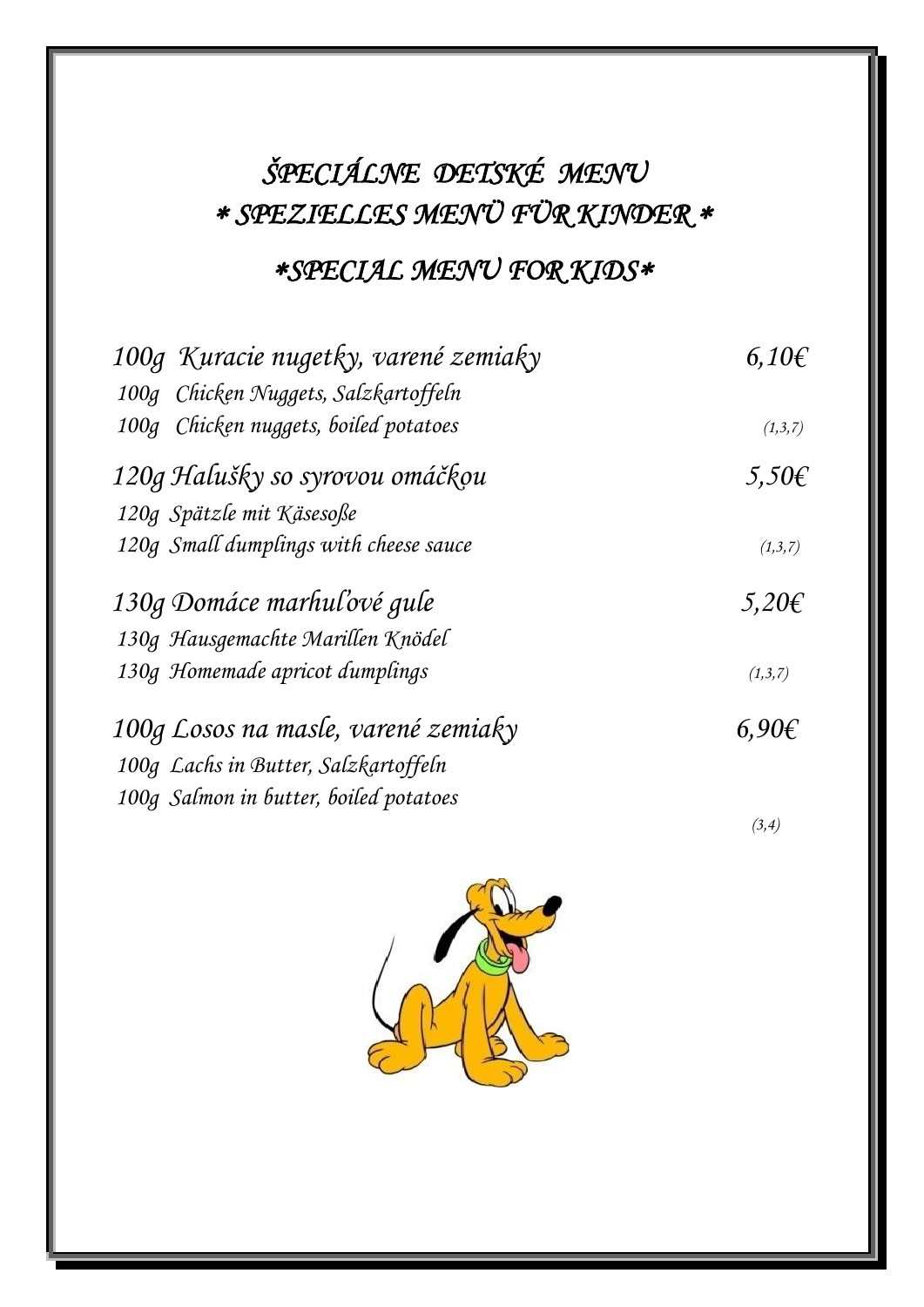# *Hlavné jedlá Fiaker HauptgerichteMainMeals*

| 200g Hovädzí steak (knuckle) Karola IV. (volské oko, kačacia pečeň)<br>plnený pečený zemiak | 16,20€      |
|---------------------------------------------------------------------------------------------|-------------|
| 200g Rindersteak (Haxe) Karl IV., (Spiegelei, Entenleber) gefüllte<br>Ofenkartoffel         |             |
| 200g Beef steak (knuckle) Charles IV., fried egg, duck paté, stuffed baked                  |             |
| potato                                                                                      | (3,7)       |
| 200g Jelení steak na grile so šípkovo-zázvorovou omáčkou, opekané                           |             |
| zemiakové šúľance                                                                           | $17,20 \in$ |
| 200g Gegrilltes Hirschsteak mit Hagebutten-Ingwersauce, getoastet<br>Kartoffelpfützen       |             |
| 200g Grilled venison steak with rosehip-ginger sauce, toasted<br>potato puddles             |             |
|                                                                                             | (1,3)       |
| 180g Kuracie stehno na grile, rizoto s grilovanou zeleninou                                 |             |
| 180g Gegrillte Hähnchenkeule, Risotto mit gegrilltem Gemüse                                 | 11,50€      |
| 180g Grilled chicken leg, risotto with grilled vegetables                                   | (10)        |
| 180g Viedenský bravčový rezeň                                                               |             |
| s ľahkým zemiakovým šalátom                                                                 | 10,20€      |
| 180g Wiener Schweineschnitzel mit leichtem Kartoffelsalat                                   |             |
| 180g Viennese pork schnitzel with light potato salad                                        | (1,3,7)     |
| 150g Medajlónky z bravčovej panenky s cukętou a slaninou                                    |             |
| horčicovo-medová omáčka, hranolky                                                           | 13,00€      |
| 150g Schweinefiletmedaillons mit Zucchini und Speck                                         |             |
| Senf-Honig-Sauce, Pommes frites                                                             |             |
| 150g Pork tenderloin medallions with zucchini and bacon                                     |             |
| mustard-honey sauce, french fries                                                           |             |

 *(10)*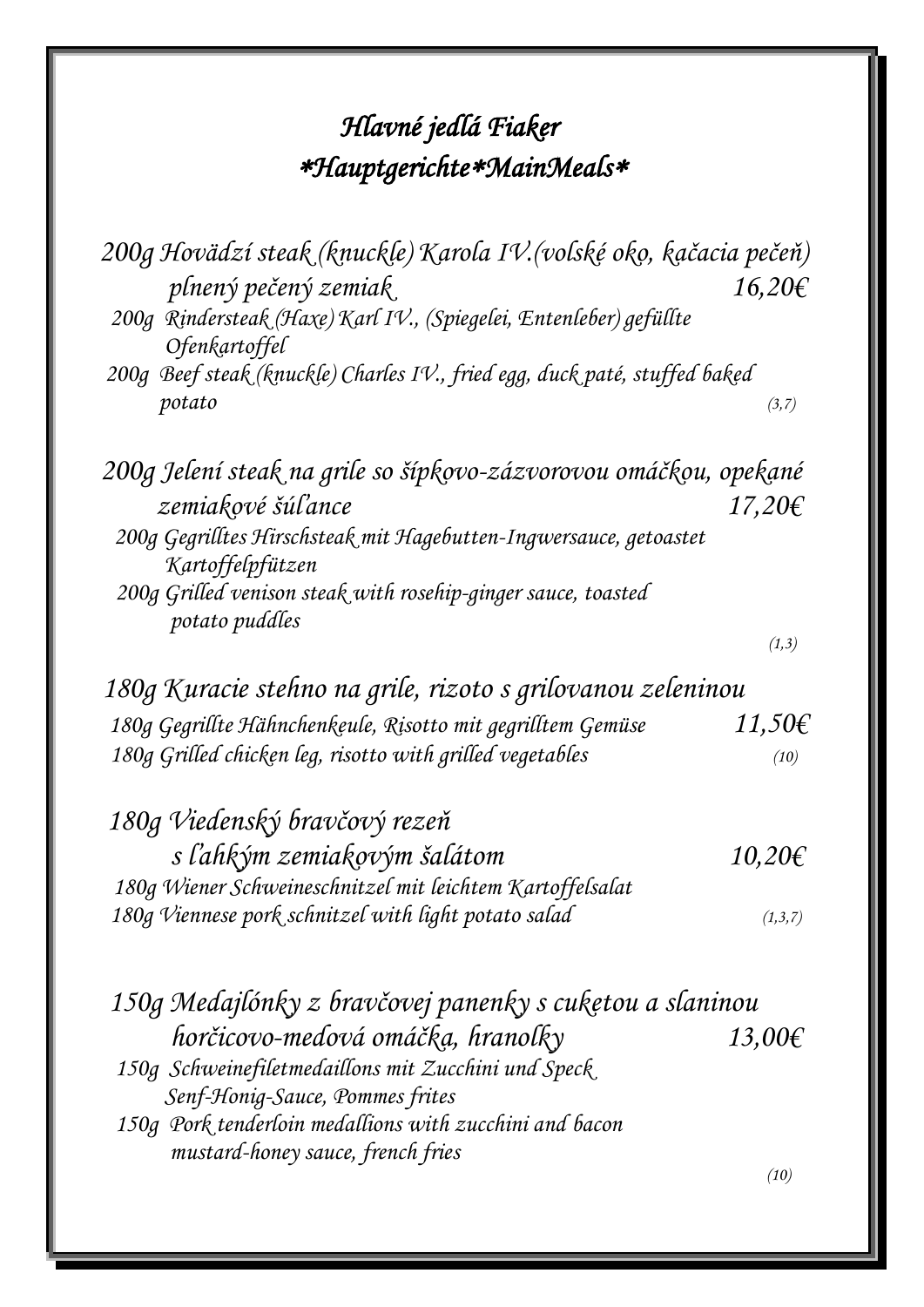#### *Hotové jedlá \*Fertiggerichte\* Readymeals\**

| 500g Pečené bravčové rebrá s jemne pikantnou glazúrou,                                 |         |
|----------------------------------------------------------------------------------------|---------|
| domáca čalamáda, chlieb                                                                | 14,50€  |
| 500g Schweinerippchen mit mild-würziger Glasur, hausgemachte Sauerkraut<br>Salat, Brot |         |
| 500g Roast pork ribs with a mildly spicy glaze, homemade sauerkraut salad,             |         |
| bread                                                                                  | (1,3)   |
| 200g Divinové ragú na zelenine a červenom víne, žemľový                                |         |
| knedlík                                                                                | 14,20€  |
| 200g Wildragout auf Gemüse und Rotwein, Brötchen Knödel                                |         |
| 200g Wild ragout on vegetables and red wine, bread dumpling                            | (1,3,7) |

*200g Panvička Zora 11,50€ (kuracie stehno, fazuľka, slanina, šampiňóny, červená paprika, opekané zemiaky, syr Niva) 200g (Hähnchen Keule, Bohnen, Speck, Pilze, rote Paprika, Bratkartoffeln, Niva-Käse) 200g (Chicken leg, beans, bacon, mushrooms, red pepper, roasted potatoes, Niva cheese) (1,3,7)*

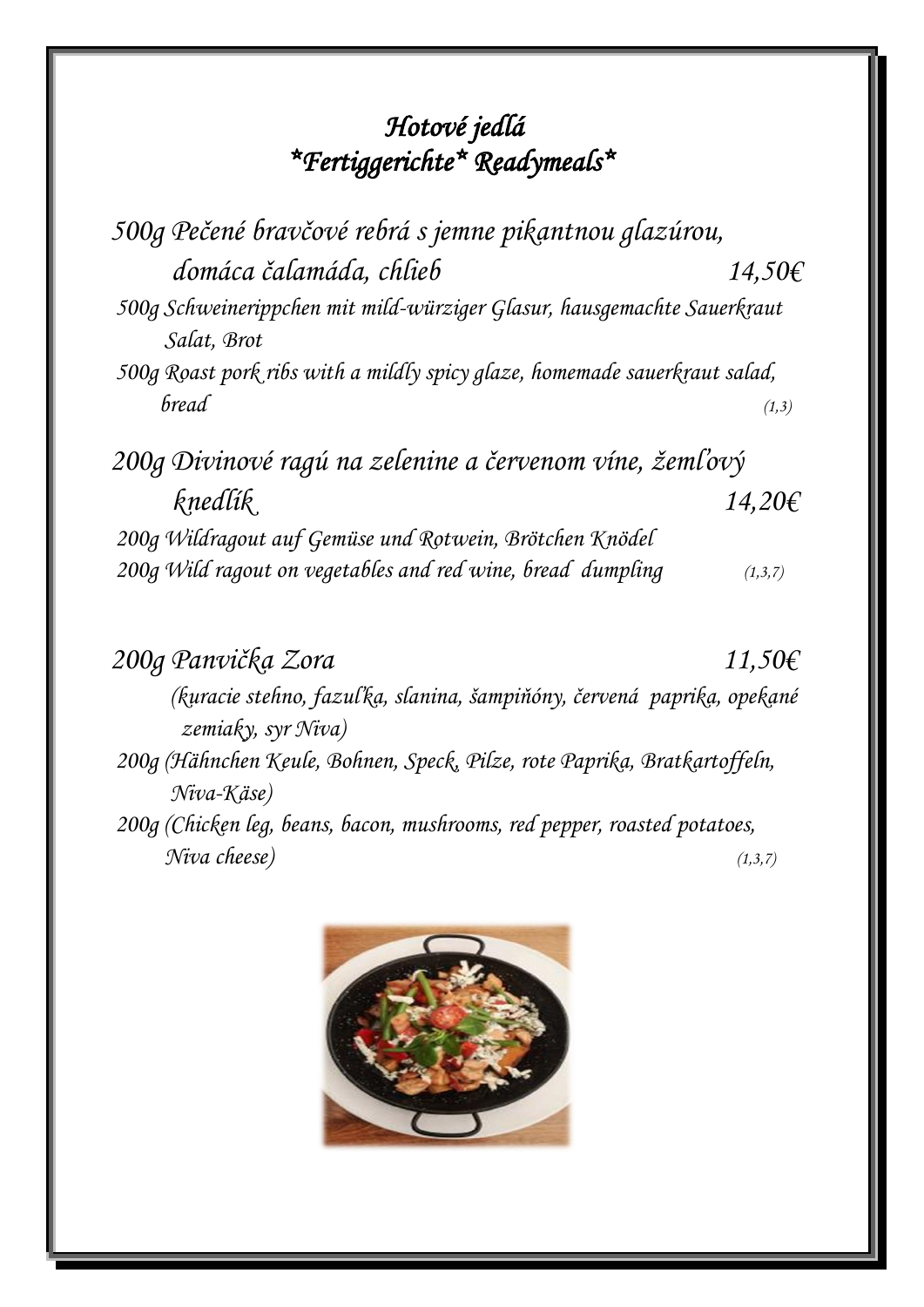### *Slovenské špeciality Slowakische SpezialitätenSlovakSpecials*

 *350g Domáce bryndzové halušky s pažítkou a slaninou 9,10€ 350g Brimsennockerln mit Schnittlauch und Speck 350g Home-made small dumplings with sheep cheese, chives und fried bacon (1,3,7) 400g Zemiakové strapačky s kyslou kapustou a pečenou klobáskou 9,10€ 400g Kartoffelspätzle mit Sauerkraut und gebratene Würstchen 400g Small potatoe dumplings with sauerkraut and roast Sausage (1,3,7) 350g Domáce bryndzové pirohy s pažítkou a slaninou 9,10€ 350g Hausgemachte Brimsenteigtaschen mit Schnittlauch und Speck 350g Homemade cheese pies with chives and bacon (1,3,7) 500g Gazdovský tanier 10,50€ (bryndzové halušky, strapačky s pečenou klobáskou, 3ks pirohy) 500g Bauernteller (Brimsennockerln, Kartoffelspätzle mit Sauerkraut, Brimsenteigtaschen) 500g Farmer's plate (small dumplings with sheep cheese, small potatoe dumplings with sauerkraut, homemade cheese pies ) (1,3,7)*

- *350g Plnený pečený zemiak s bryndzovo-syrovou plnkou, smotanový díp 6,50€ 350g Gefüllte Ofenkartoffel mit Brimsen-Käse-Füllung, Sahne-Dip*
- *350g Stuffed baked potato with salted sheepcheese filling, cream dip (3,7)*

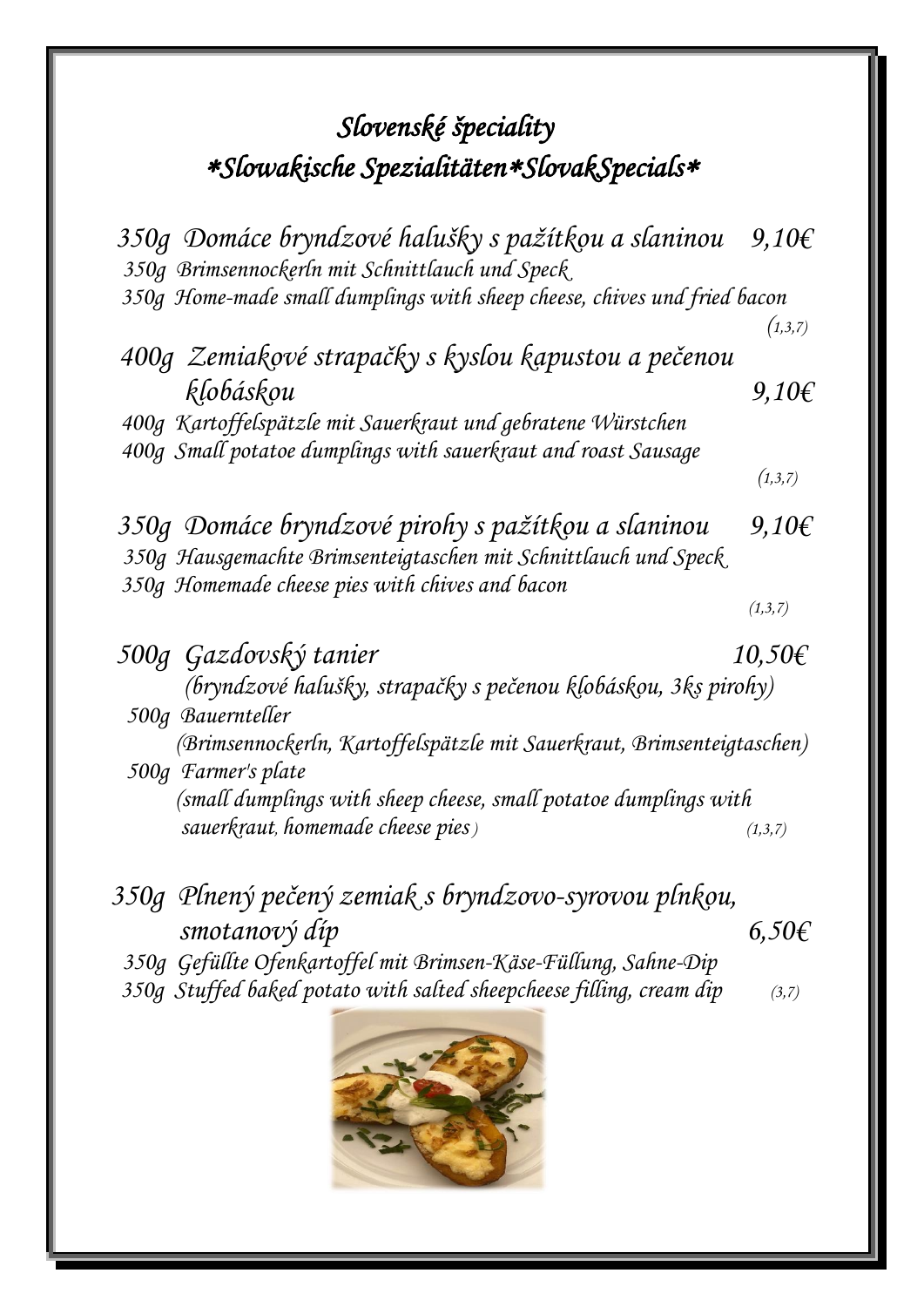#### *Bezmäsité jedlá a šaláty Vegetarische SpeisenVegetarianMeals*

 *300g Šalátový tanier s grilovaným kuracím mäsom 8,50€ 300g Salatteller mit gegrilltem Hähnchen 300g Salad plate with grilled chicken*

*300g Grécky šalát s ovčím syrom 8,50€ /paradajka, uhorka, čierne olivy, ovčí syr/ 300g Griechischer Salat mit Schafskäse /Tomaten, Gurken, Schwarze Oliven/ 300g Greek salad with sheep cheese /Tomatoes, cucamber, black Olives/ (7)*

*300g Zeleninové ratatouille s grilovaným Halloumi syrom 8,50€ 300g Gemüseratatouille mit gegrilltem Halloumi Käse 300g Vegetable ratatouille with grilled Halloumi cheese (7)*

*300g Vyprážaný syr s hranolkami a domácou 9,20€ tatárskou omáčkou 300g Panierter Käse mit Pommes und Mayonnaise 300g Fried cheese with chips and homemade mayonnaise* 

 *(1,3,7)* 

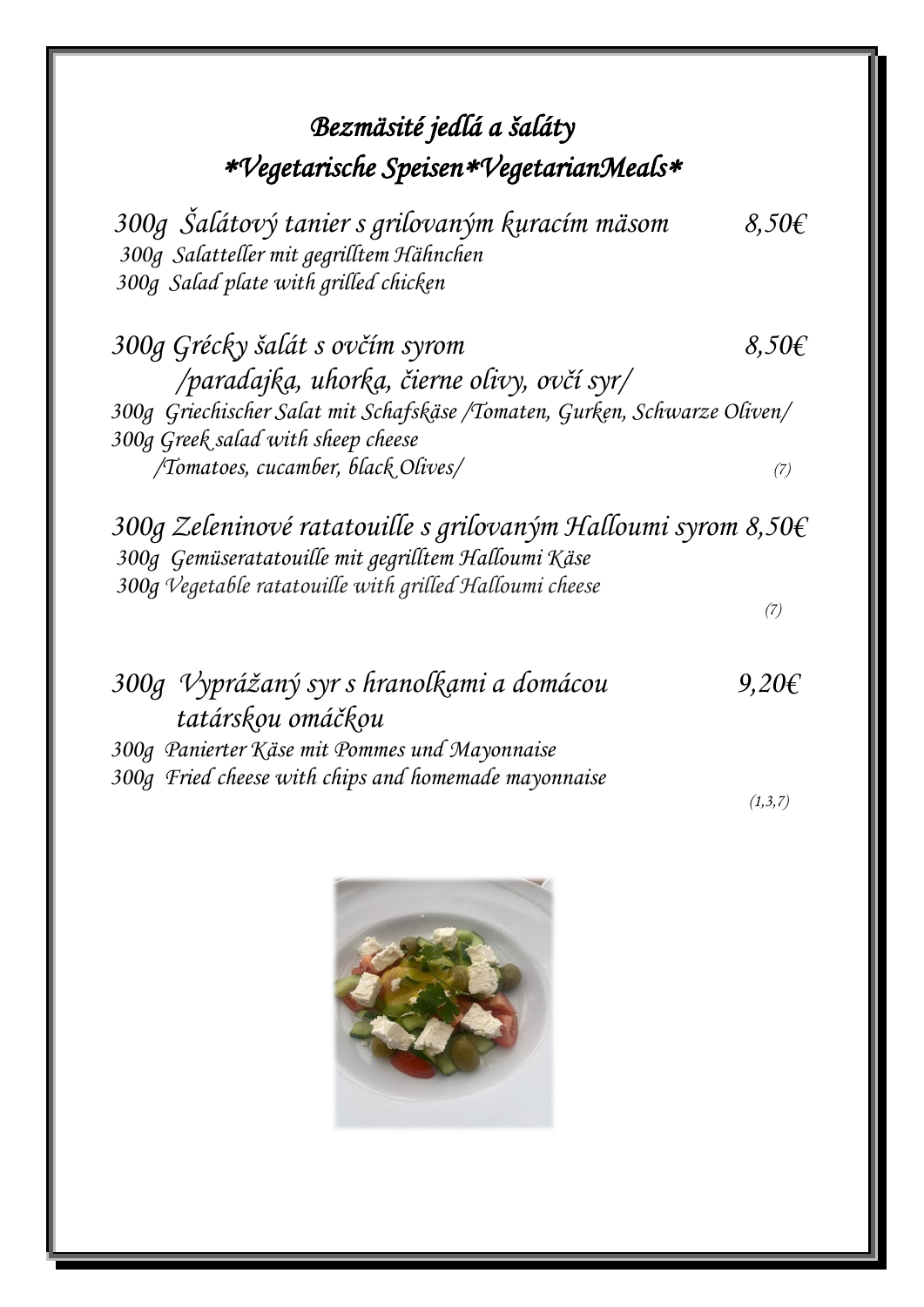# *Dezerty a sladké jedlá Desserte und SüßspeisenDesserts and Sweet Food*

 *350g Marhuľové gule s tvarohom a maslom 8,90€ 350g Hausgemachte Marillenknödel mit Quark und Butter 350g Homemade apricot dumplings with cottage cheese and butter (1,3,7)*



### *Prílohy BeilagenAdditions*

| 150g Ryža         |                      | $2,30 \in$ |
|-------------------|----------------------|------------|
| 150g Reis         |                      |            |
| 150g Rice         |                      |            |
| 150g Hranolky     |                      | $2,30 \in$ |
| 150g Pommesfrites |                      |            |
| 150g Chips/Fries  |                      |            |
|                   | 150g Maslové halušky | $2,30 \in$ |
| 150g Spätzle      |                      |            |
|                   | 150g Butter gnocchi  |            |
|                   |                      | (1,3,7)    |
|                   | 150g Varené zemiaky  | $2,30 \in$ |
|                   | 150g Salzkartoffeln  |            |
|                   | 150g Boiled Potatoes |            |
|                   |                      | 7.         |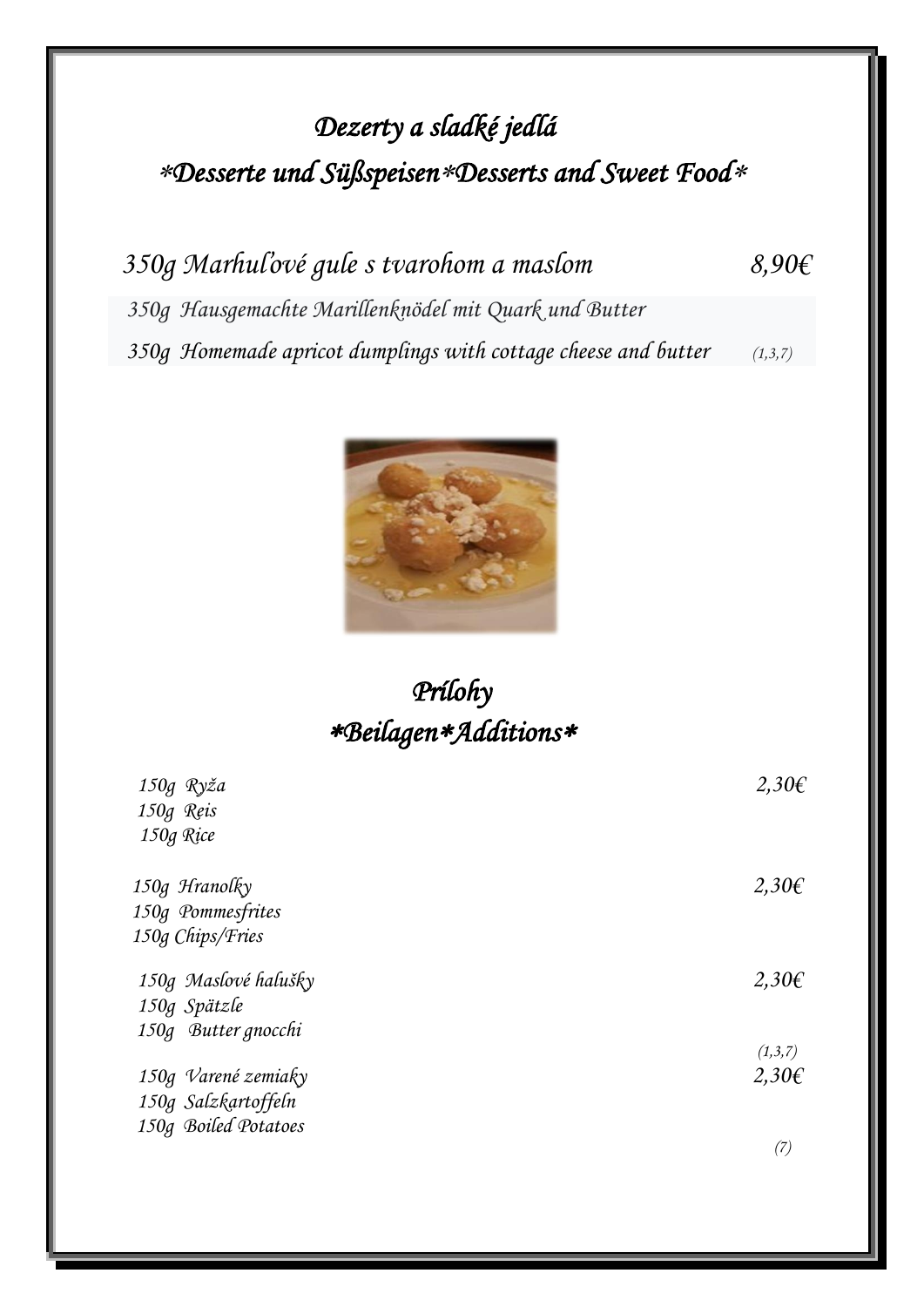| 150g Opekané zemiaky s rozmarínom<br>150g Bratkartoffeln mit Rosmarin | 2,30€           |
|-----------------------------------------------------------------------|-----------------|
| 150g Baked Potatoes with Rosemary                                     | (9)             |
| 30g Chlieb                                                            | $0,30 \in$      |
| 30g Brot                                                              |                 |
| 30g Bread                                                             |                 |
|                                                                       | (1,3,7)         |
| 30g Chren, horčica, kęčup, tatárska omáčka                            | $0,80 \in$      |
| 30g Merettich, Senf, Ketchup, Tatarsauce                              |                 |
| 30g Horseradish, mustard, ketchup, tatar sauce                        | (1, 9, 12)      |
| 100g Baranie rohy, kyslá uhorka, kyslá kapusta                        | 1,50 $\epsilon$ |
| 100g Baranie rohy, Saure Gurke, Sauerkraut                            |                 |
| 100g Baranie rohy, pickled gherkin, sauerkraut                        | (12)            |
| 180g Grilovaná zelenina                                               | $5,20 \in$      |
| 180g Grillgemüse                                                      |                 |
| 180g Grilled vegetable                                                | (9)             |
|                                                                       |                 |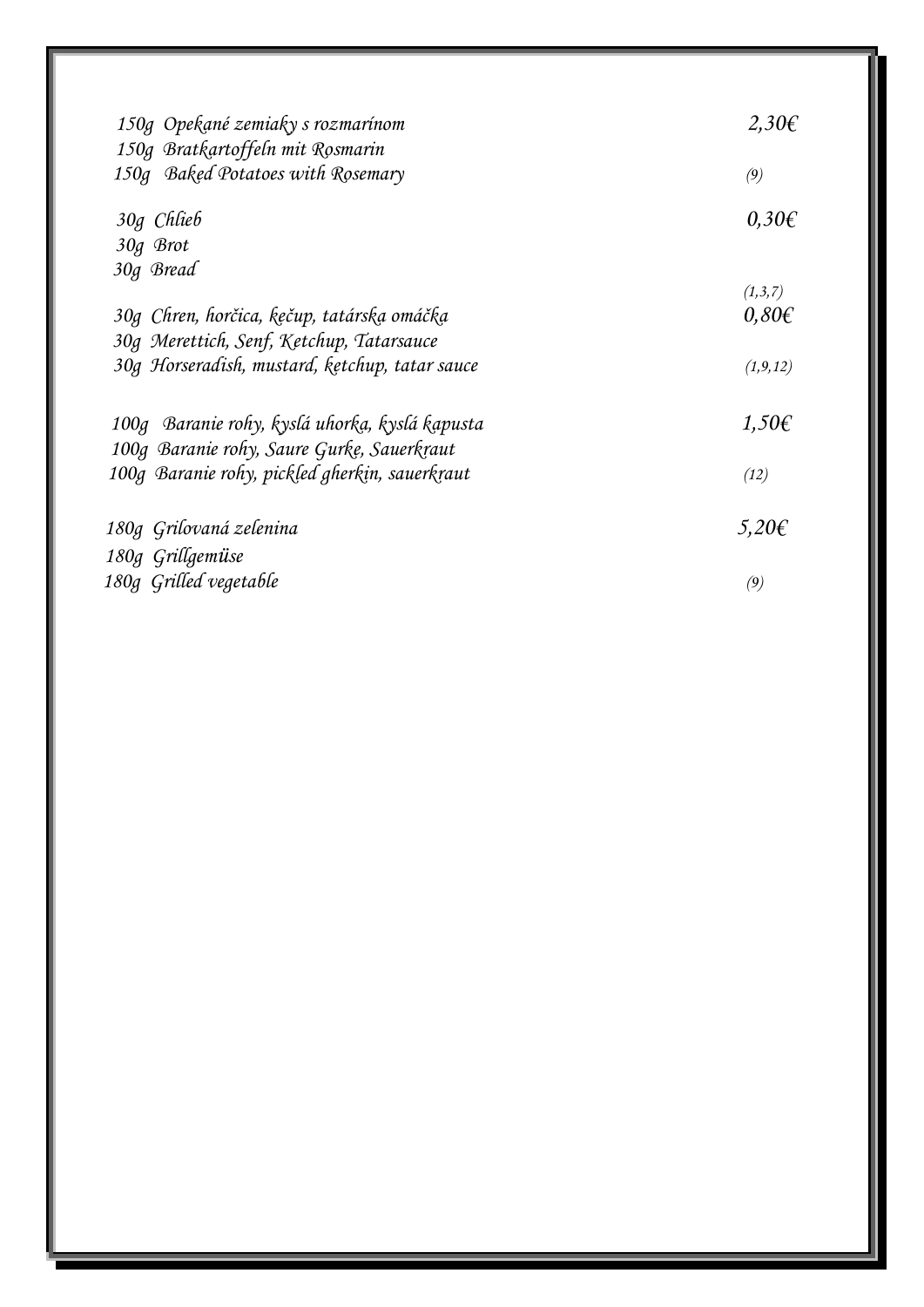*Reštaurácia Fiaker Tatranská Lomnica 11, 059 60 Vysoké Tatry e-mail : [info@penzion-zora.sk](mailto:info@penzion-zora.sk)  Info/rezervácia: +421(0)903 779 120, +421 (0)903 403 808 [www.penzion-zora.sk](http://www.penzion-zora.sk/)* 

 *Zodpovedná osoba: Milan Šefc Verantvortlich: Milan Šefc* 

*Ceny sú uvedené s DPH. Calculant: Milan Šefc Lístok vydaný dňa 29.4.2022 Speisekarte gültig* 

 *Head man: Milan Šefc Ceny kalkuloval Milan Šefc. Kalkulant: Milan Šefc vom 29.4.2022 Menu Card print 29.4.2022* 

*2. Kôrovce a výrobky z nich 2. Krebstiere 2.Crustacea 3. Vajcia a výrobky z nich 3. Eier 3.Eggs 4. Ryby a výrobky z nich 4. Fisch 4.Fish 5. Arašidy a výrobky z nich 5. Erdnuss 5.Peanut 6. Sójové zrná a výrobky z nich 6. Soja 6.Soya 7. Mlieko (laktóza) 7. Milch -Laktose 7.Milk 8. Orechy 8. Schalenfruchte 8.Nuts 9. Zeler a výrobky z neho 9. Sellerie 9.Celery 10. Horčica a výrobky z nej 10. Senf 10.Mustard 11. Sezamové semená a výrobky z nich 11. Sezam 11.Sezam 12. Oxid siričitý a siričitany 12. Sulfite 12.Sulfure Dioxide 13. Vlčí bôb a výrobky z neho 13. Lupinen 13.Lupin 14. Mäkkýše a výrobky z nich 14. Weichtiere 14.Mollusks*

# *Alergény: Alergene : Allergen: 1. Obilniny obsahujúce lepok 1. Gluten 1.Gluten*